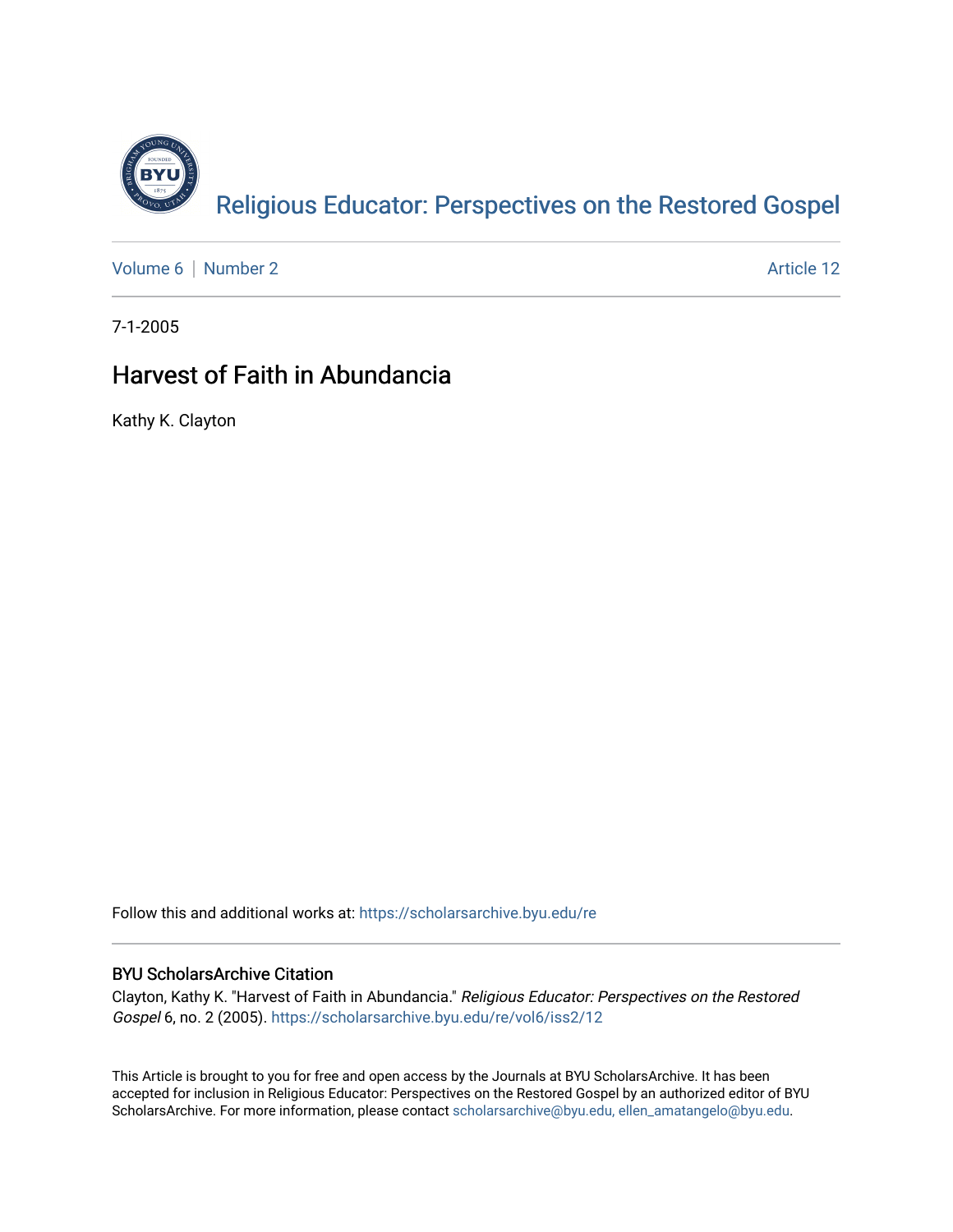# Harvest of Faith in Abundancia

*Kathy K. Clayton*

*Kathy K. Clayton is a seminary and institute teacher in Buenos Aires, Argentina, where she is serving with her husband, Elder L. Whitney Clayton of the Seventy.*

 Our experiences in Argentina, Uruguay, and Paraguay while my husband serves in the South America South Area Presidency are varied and engaging. None, however, has been quite so thought-provoking for me personally as the first visit we made early in our tenure here during a tour of the Asunción Paraguay North Mission to a remarkable community of Nivaclé Indian Saints living in the sparse wilderness of northwestern Paraguay called the Chaco. The village of approximately three hundred Nivaclé residents is ironically named "Abundancia," or "Bountiful." The community is not abundant in any material regard, but inasmuch as all the residents of Abundancia are members of the Church, they live with the fullness of the gospel, even in the absence of modern conveniences like running water and electricity. Their material possessions are sparse; their spiritual willingness of heart is abundant.

#### **Mistolar, Paraguay: T he Predecessor to Abundancia**

 A then-member of the Area Presidency of the South America South Area, Elder Ted E. Brewerton of the Seventy, wrote of the beginnings of the community of Abundancia by recounting the origin of its ancestor, the village called Mistolar:

 Mistolar had its beginnings in 1977. At that time, the Paraguayan mission president, Merle Bair, saw Walter Flores, a man from the deserts of the Chaco in Paraguay, on a television program in Asunción. President Bair felt impressed to find the man and share the gospel with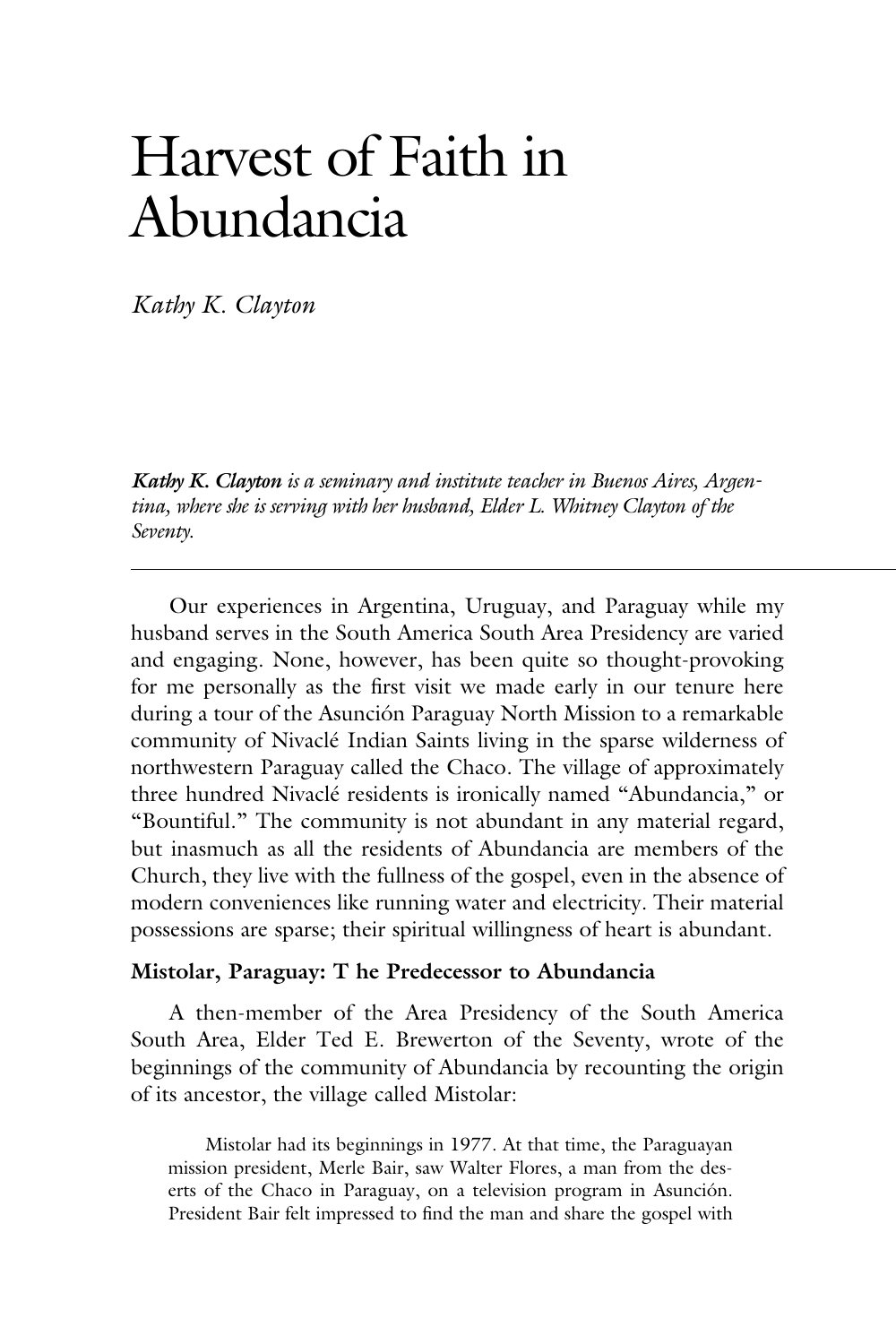

The Claytons and a group of Nivaclé children in front of a typical home in Abundancia; all photos courtesy of Kathy K. Clayton.

him. In 1980, the missionaries located Flores. He was very receptive to the gospel message, and was soon baptized. Brother Flores' testimony was so profound and clear, he knew he had to share the gospel with his fellow Indians. Several hundred joined the Church.

 One group of some 214 Nivaclé Saints (formerly Chulupi), wanted to be free from worldly influences and settled a large piece of land in an uninhabited, remote area of Paraguay. They named their settlement Mistolar. At first, they were totally self-sufficient in their gardening, hunting and fishing, and had little communication with other people.

 But the massive Pilcomayo River, between Mistolar and the northern border of Argentina, challenged their self-sufficiency and their faith.

 One year as the snows of the Andes Mountains melted, the swollen Pilcomayo overflowed its banks and flooded Mistolar. The Saints were forced to move and they relocated ten kilometers away from the river's edge. But even there, they were not safe. Another disastrous flood left their land more than knee-deep in water for a month. They lost the beautiful chapel they had built, their homes, their gardens, their clothing—almost everything they owned. But they still had their faith.**<sup>1</sup>**

#### **Walter Flores, the First Convert**

 Walter Flores, that pioneering convert, recorded his recollections of the story of his conversion in a written testimony he prepared in January 2002: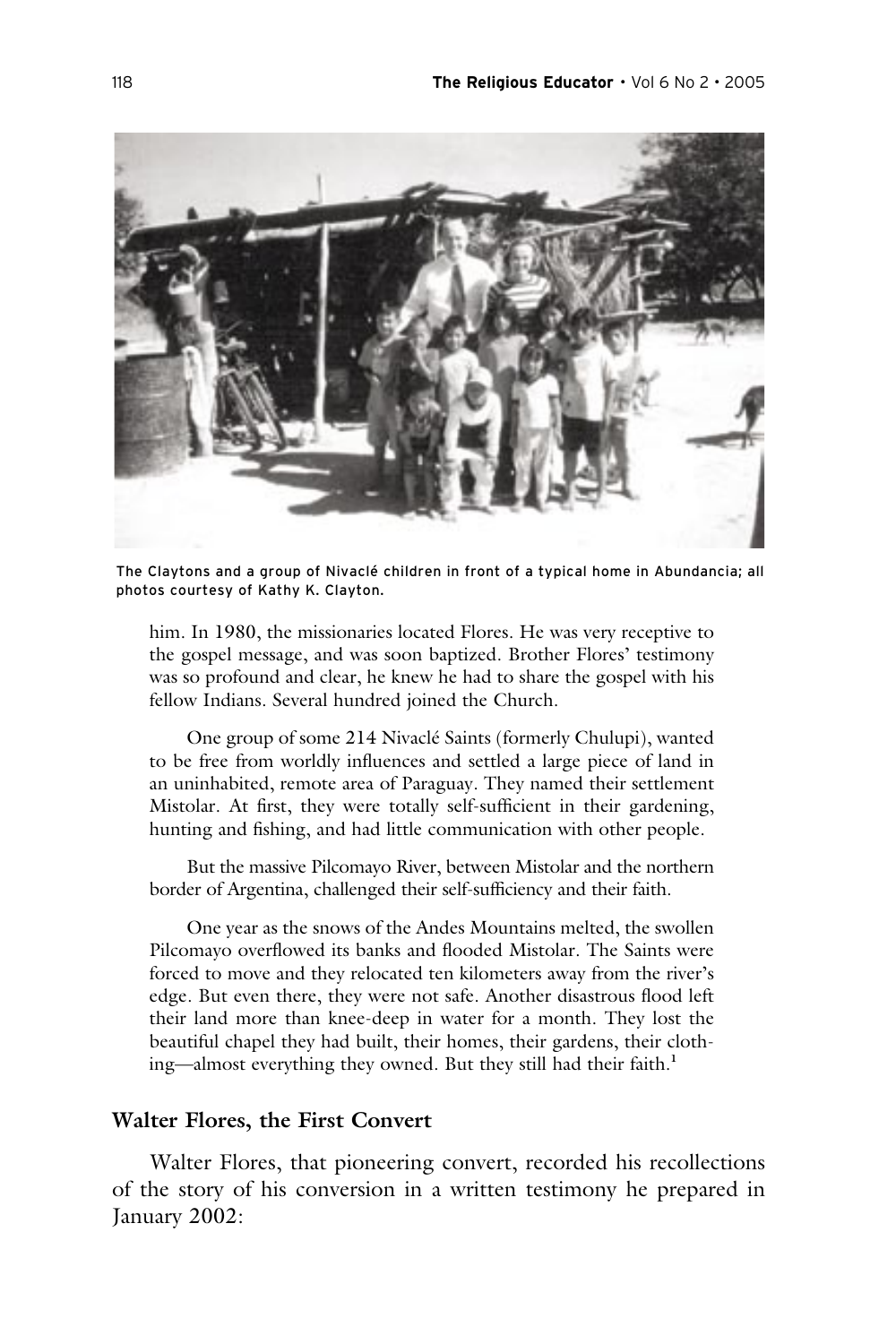President Bair, or President Oso, as he called himself, saw me in a television program. Immediately he said, "This has got to be a man who will work with me." It was three days before he ended his mission. He was the first president here in Paraguay. He went right to my business (I worked with the Indians), and he left me his card and told me that he was the president of the mission. I didn't know what that meant, so I just kept working.

 Three days later, I was in my office. I was restless, so I decided to look at the business cards I had from people. I had a



lot of them. The first card I saw was from President Bair. The card said "Mission President" and I wondered what kind of a calling that was. So I grabbed the phone and I called him. The president told me that I could go to his office anytime I wanted to. I found the office easily, and the president let me in. I saw a lot of people all dressed nicely in white shirts and ties. It made a big impression on me, so I said to myself, "It looks like I put my foot where few people come." The president was a friendly man, and we spoke with one another for some time. He told me that he was going to send the missionaries to come visit me.

 The missionaries came and they spoke to me about the gospel. I asked so many questions [see photo #4]. I felt that I had found the truth, and I made my decision immediately. Ten days later I was baptized. I started to think about my brethren, the Nivaclé, because the gospel hadn't arrived to them in the Chaco. Taking the gospel to them was a great goal of mine. We went to my people in Mistolar, and I gave my first testimony. They didn't want to believe me at first, but they spoke with the missionaries, we worked together, and in fifteen days there were more than 160 who were receiving the discussions.

 The first baptism was on Christmas Day, at an early hour. We dug a little pool, put a tarp inside it, and there was a long line waiting to be baptized. One baptism after another after another. They kept changing their baptismal clothes. The river wasn't so white, so their white clothes turned brown. It was a very special day. This was in December of 1980. Four days later we had another sixty who were baptized. Then we baptized another forty. There were only a few left to be baptized, and then it would be everyone.

#### **The Creation of Abundancia**

 The new Saints in Mistolar were perpetually subject to natural disasters. When the river overflowed its banks and flooded their village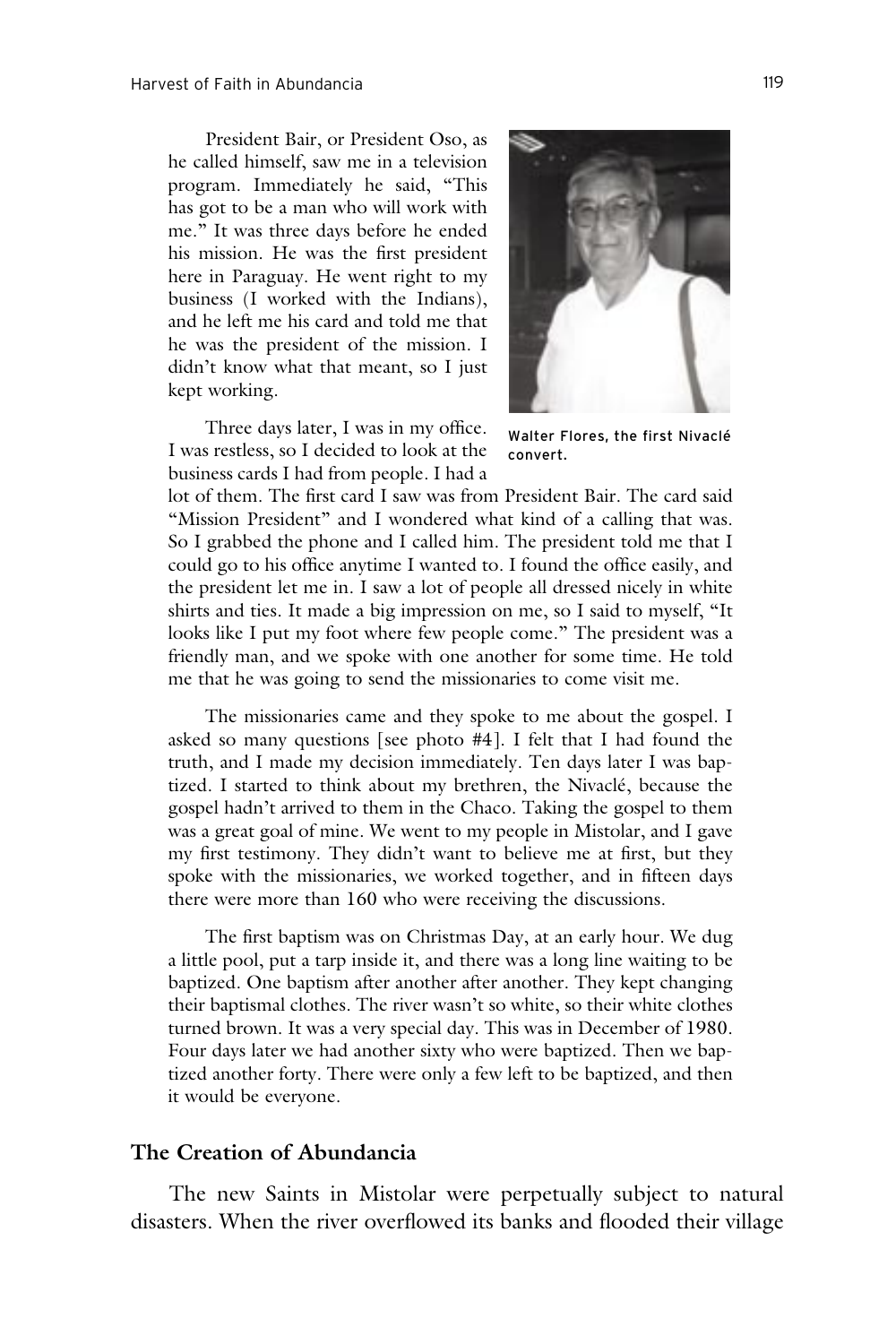yet again, the Church helped them to relocate. Mistolar is a difficult two-day drive from Asunción. Concerned for the welfare of this faithful tribe of Church members, the Church purchased a plot of land near the pitted, two-lane Trans-Chaco Highway to allow the Nivaclé to establish a community in a locale that would be more accessible to Church leaders traveling from Asunción. Although still a difficult drive, the new village, called Abundancia, is seven to nine hours nearer to Asunción than Mistolar.



Nivaclé children on the single road in Abundancia.

 Eventually, approximately a hundred people, about half of the residents of Abundancia, returned to their original home of Mistolar to reclaim the distance from worldly influences. The rest, approximately 150 people, remained in Abundancia to benefit from the increased access to more leadership, as well as to receive educational and medical help from the Church and government personnel in Asunción. Because of the influx of neighboring Nivaclé and improved health care, the population of Abundancia has grown to approximately three hundred.

 Today, Abundancia exists as a dramatic contrast of a nearly unchanged tradition juxtaposed with modernity. The original community of Abundancia consists of a single mile-long dirt road lined on either side by primitive dwelling places made from mud, sticks, metal sheeting, and straw. The quiet community includes occasional armadillos and assorted stray dogs seeking to escape the stifling heat in the rare shade of a rusty, donated picnic bench. Barefoot children of all sizes are dressed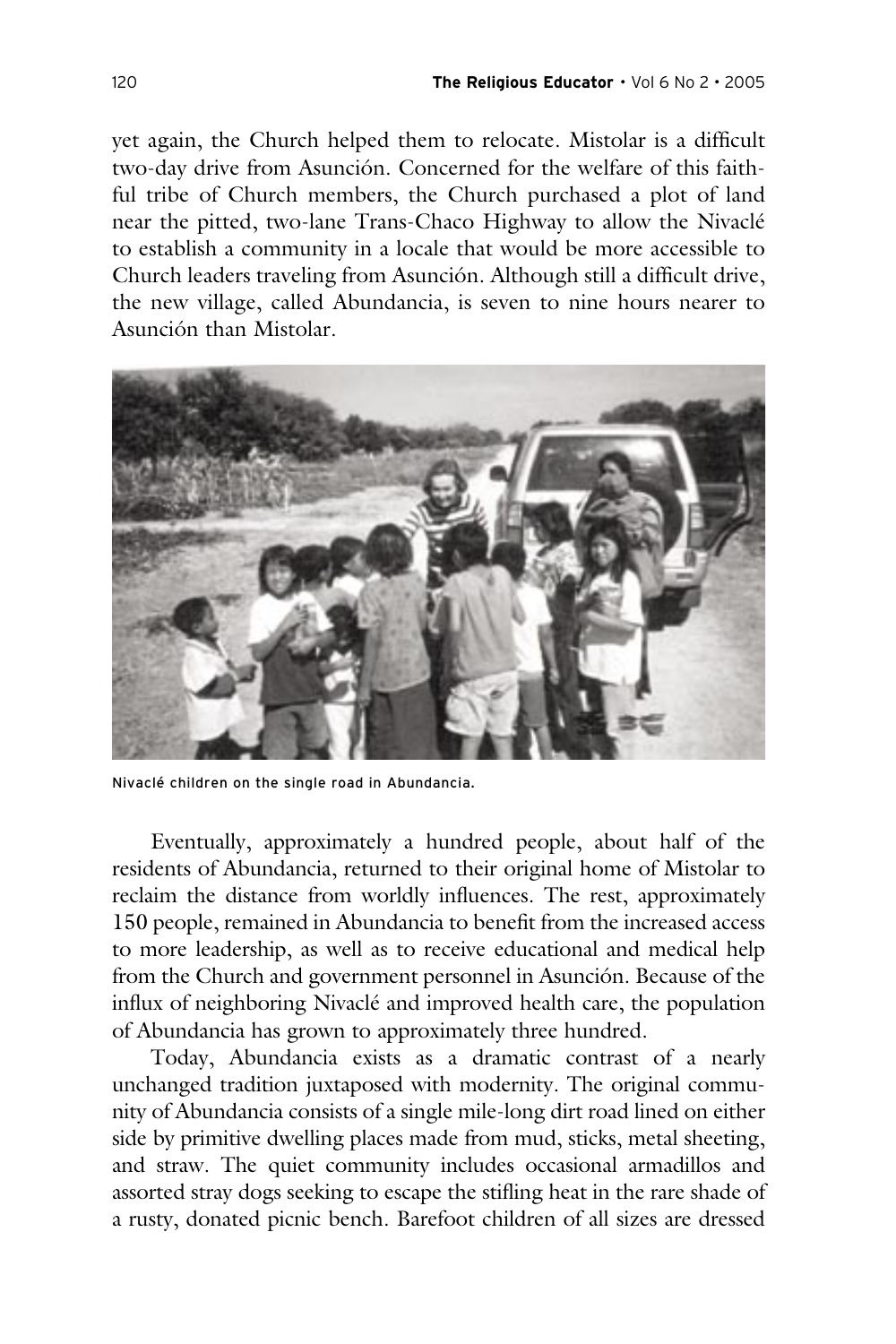in colorful, secondhand clothing with bold labels representing the donations of a globalized world.

 At the east end of the road is the growing site of the tidy, beautiful buildings erected by the Church. Among the structures are the old chapel now remodeled to serve as a school, a simple brick dormitory to house the teachers imported from Asunción by the government, a small health center, and the Church's humanitarian project 20031178—a promising new bakery. Most stunning is the magnificent orange brick chapel with its stunning white steeple dedicated last year. Those few buildings have the only electricity or running water in the village. On Sundays and Wednesdays, without either the bother or the benefit of clocks to prompt them, nearly all the residents of Abundancia walk, parade like, down the single road to worship together and, in the process, to indulge in the wonder of videotapes and flush toilets.

# **Issues Facing Abundancia**

 While the community of Mistolar has remained nearly entirely selfsustaining, the community of Abundancia has required and received more assistance. That increasing connection to a more modern world has introduced into the community compelling and complicated issues.

 The Trans-Chaco Highway brings commodities and conveniences to the people of Abundancia from Asunción. That modernity clashes with their simple tradition and creates a cultural dissonance as they live with the gap. As the Nivaclé in Abundancia receive formal education from the Paraguayan teachers provided by the government in facilities constructed by the Church, the students are taught in Spanish. The preservation of their original Nivaclé language for future generations is uncertain. Furthermore, considering the formidable task of securing a dependable water source in that arid land and given the absence of a tradition of commerce among the Nivaclé, promoting self-reliance for the community is challenging. The concepts of money, commerce, and even farming are foreign to the hunter-gatherer people of Abundancia.

 On May 9, 1991, Elder and Sister L. Vernon Cook were assigned to serve in Abundancia as Church welfare missionaries to help the Nivaclé develop clean drinking water and learn to cultivate the soil. They described the challenge in a personal reflection paper Elder Cook wrote in May 1992: "We had thought that shouldn't be too hard, for we had spent the past forty-two years developing irrigation water and putting new land under cultivation. We thought, 'Let's get started before dark.' That afternoon was quite a day for us. Sure enough, there was a chapel at the edge of the road, and there was a trail which was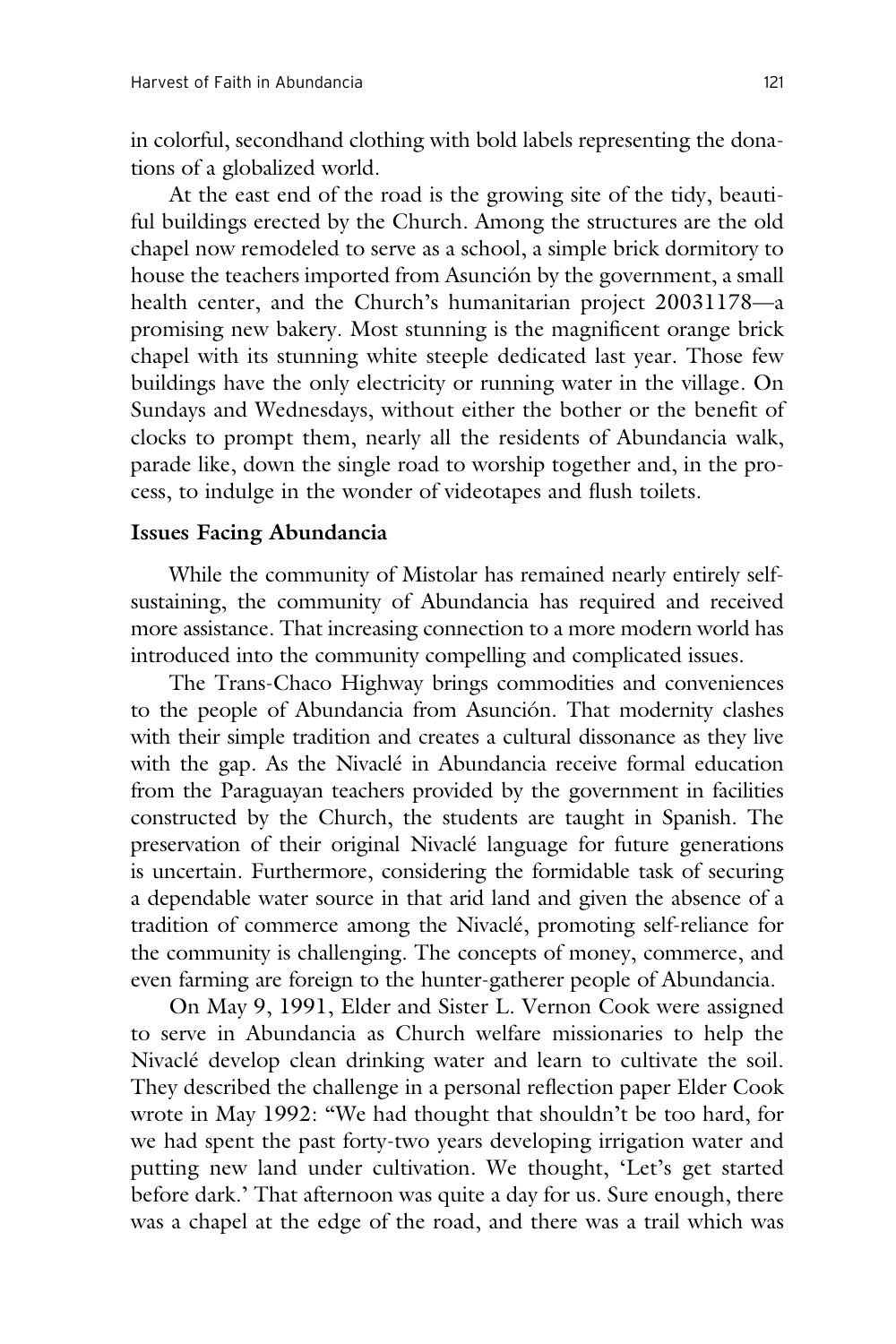shown on the survey sheet as a straight road but in reality was a trail that was somewhat straight but very rough in that you had to dodge deep ruts, tree stumps, and roots. What a challenge." The Cooks' service in Abundancia was a first step in a long, complicated journey to identify the best, most enduring ways to help the Nivaclé toward material self-reliance.

 The physical conditions of that dry land continue to prove daunting obstacles to sustained and successful farming. According to Elder Cook, the average annual rainfall in Abundancia is only about twentythree inches. Both during the tenure of the Cooks' service and later, much has been done to seek to provide the community of Abundancia with water, but the problem continues to prove elusive. A basic system of collecting rain from roofs is impossible in a community where there are nearly no roofs. Commercial pumps have been difficult to maintain because of the minerals and salt in the well water. The quest for a dependable source of water continues to be paramount.

### **Abundancia and the Asunción Paraguay Temple**

 Elder and Sister Cook brought their vision and expertise to the people of Abundancia as well as their lasting love, a commitment that would eventually bless the lives of the Nivaclé Saints in an unanticipated way. Reflecting on their early service in Abundancia, the couple later wrote: "There we were, and they didn't need our soil probe, plastic bags, etc., but what they needed was our love. Looking back, I must say, that element of love has set deep, both our love for them and theirs for us."

 A decade later, Elder and Sister Cook were called to serve in the Asunción Paraguay Temple. Their persistent love for the people of Abundancia motivated them to seek ways to bring those faithful Saints to the temple to receive their endowments. Prompted by the encouragement of Elder and Sister Cook, the district president has been accompanying worthy members and families on trips to the temple, a few at a time each week, in a bus provided for by budget funds. Because few Nivaclé people read and because they have only the Gospel Essentials manual published in their native language, the Nivaclé have no need for extensive purchase of printed materials. They also have no interest in regular branch social events, so the district president has elected to commit some of their budget allowance, accrued from nearly 100 percent sacrament meeting attendance every week, to temple trips for first endowments.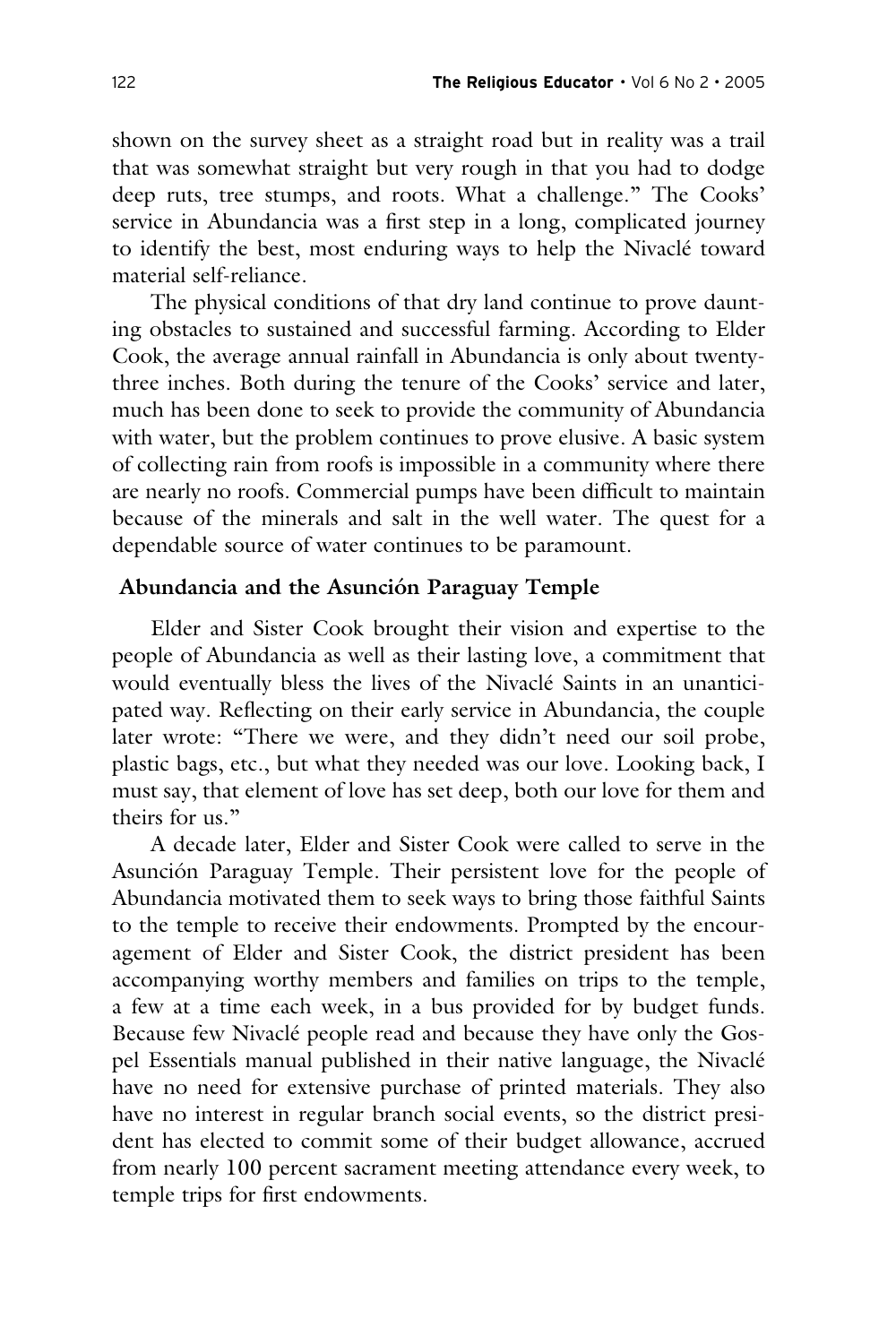# **The Abundancia School**

 Among the triumphs during the Cooks' missionary service was the opening of a small school in March 1992, the first month of the school year in the Southern Hemisphere. Initially, the children shared the space for their academic instruction with Church services in the meetinghouse. With the completion of a beautiful new chapel, 161 Nivaclé children, ages five through twenty-five, have had exclusive use of the old church building remodeled to serve as their school. The government of Paraguay sends pioneering young teachers to instruct the students and live in the dormitory built by the Church. In the context of the sparse Chaco, the school complex is famous. Other Nivaclé students walk or ride their bicycles up to eight kilometers daily to benefit from the well-organized program that includes the distinction of offering classes up to the ninth grade.



Sister Clayton's visit with a Nivaclé family in front of their home.

 On my visit to Abundancia in February 2004, I admired both imported and Nivaclé workers putting the finishing touches on the refurbished church building with recycled windows, reused lumber, and discarded fixtures brought from other church buildings in Paraguay. Javier Vitale, the Church's Paraguay Country Service Center manager, had committed his remarkable vision and expertise to providing worthy, functional facilities for the children. Everything looked promising, but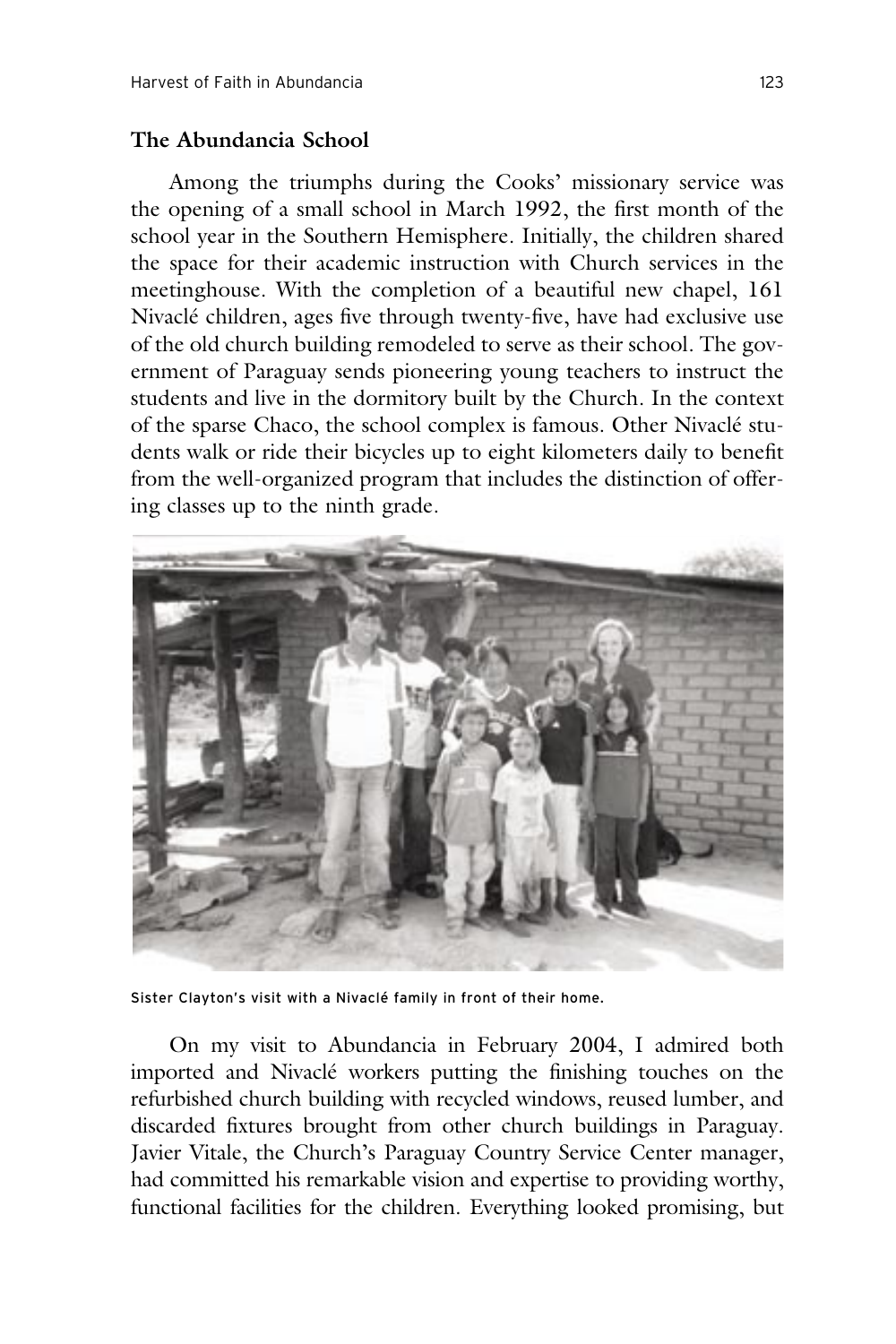I was struck by the conspicuous absence of desks and chairs. Consistent with Southern Hemisphere calendaring, classes were scheduled to begin the following Monday, with the humble expectation that the students would simply sit on the floor. Furniture was promptly assembled from other locations and delivered to Abundancia to enable the grateful students to begin their school year seated at desks.

 Later that Monday, I wandered down the single dirt road lined on either side with multigenerational residents of Abundancia and their assorted shelters. I stopped to visit with a bevy of smiling, shy, teenaged young women who were sitting shoulder to shoulder on a rusty picnic table in the dusty summer heat with their bare feet resting on the bench. They had been watching me with sidelong looks, evidencing friendly curiosity. With the help of one of the few Abundancia residents who spoke Spanish, I sought to engage those pretty, giggling girls in conversation. After years of both formal and informal association with young women, I felt immediately close to those young women, who were in so many ways like all others. Their beaded necklaces, donated Old Navy t-shirts, and girlish whispering were familiar, but the translation from my imperfect Spanish to a Nivaclé interpreter's imperfect Spanish to their exclusive language of Nivaclé created a gap between us. Nevertheless, I sought to supplement our connection with the nonverbal help of eye contact and a smile and proceeded to trust my earnest interpreter to provide us a linguistic bridge. I learned that the young women had come from Mistolar, the parent community of Abundancia, to stay in Abundancia Monday through Friday to benefit from the unique ninth-grade class offered at the new school.

 I began, "What do you like most about school?" Having previously spoken with the engaging young teachers who were already on location and moving into the dormitory from Asunción, I had been assured that all the students liked school. "Why wouldn't they?" those teachers asked me. "They are learning." The students likely didn't understand the potential ramifications of their educational opportunities, but their lack of discipline problems and eager interest in learning revealed a desire to be in class.

 The shy young women avoided my eye contact and exchanged glances and giggles. I suspect they expected and probably hoped I would go away and allow them to observe me from afar, but I outlasted them. I was eager to learn from their response. The bravest among them, as a spokesperson for the group, finally offered a single, certain answer in a voice that was quiet but confident: "Spanish." Perhaps that reluctant spokesperson revealed in her sure answer her own sense that learning Spanish may be, for her and for others like her, a key to the future.

For the young people who function as the first bridges to new cul-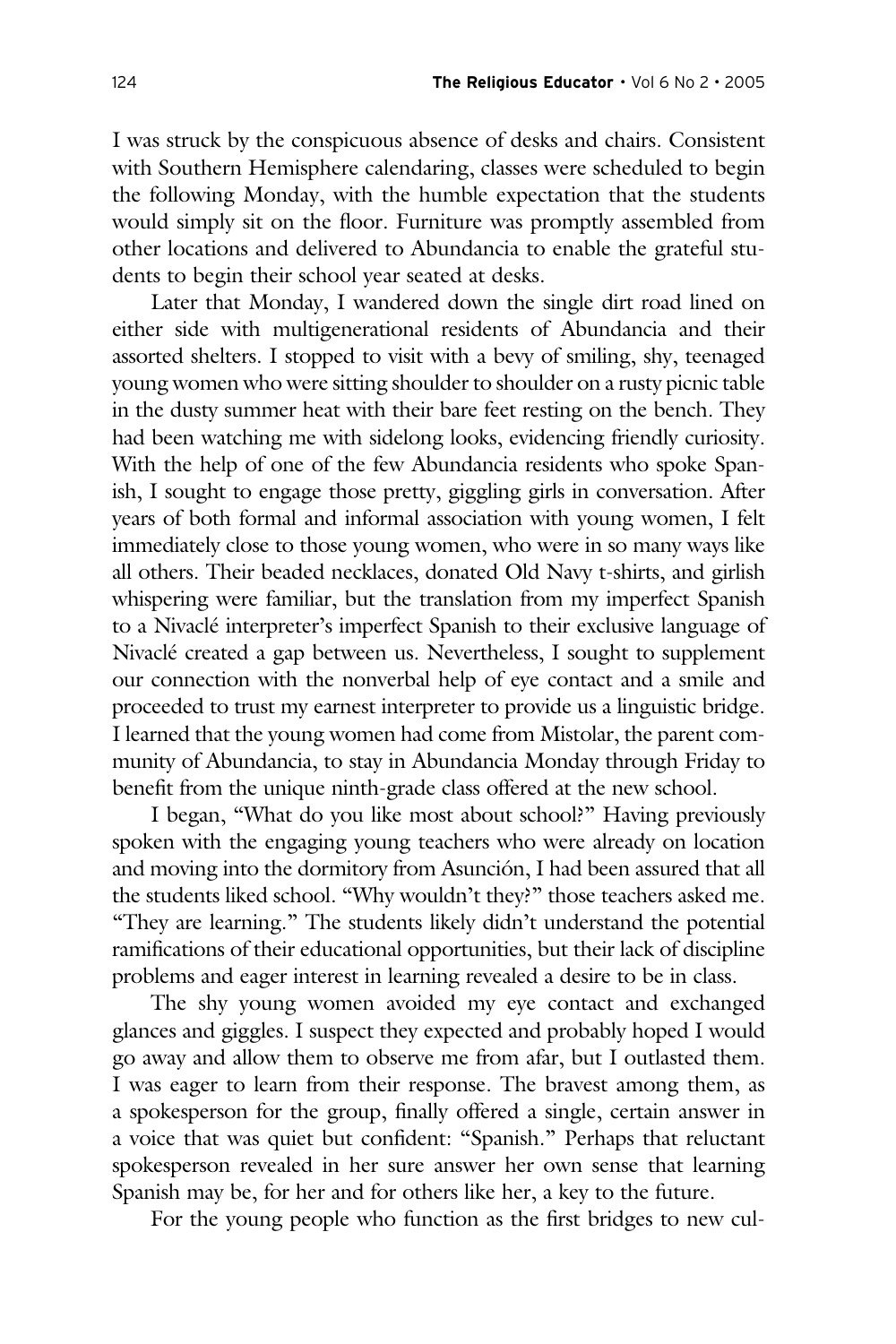tures, there is always the profound challenge to embrace a new, dominant language and culture without parting entirely with the old. Young people like her are in a difficult position that requires extraordinary balance and flexibility to enable them to welcome a new way of speaking and living without losing the precious expressions and traditions of the past.

# **"Who Is My Neighbor?"—Abundancia as a Community**

 An unusually tall Nivaclé man with a welcoming grin beckoned me next door to chat with his family group, who were seated in a casual circle outside their home on assorted second-hand aluminum lawn chairs and small blankets spread on the dirt. His wife was meticulously spinning fiber from local cactus into thread and then weaving the scratchy fibers on a handmade loom into intricate patterns in baskets and small bags. The determination and ability of women to create beauty seem to be



Left, a Nivaclé woman weaves baskets and bags from cactus fiber. Right, her husband has received his endowment.

persistent and universal. Her husband had lived for a season in Argentina in an attempt to earn money for his family and had learned some Spanish. He was eager to practice. Besides the children of all ages who were surrounding us, the family includes an older son who served a mission in Uruguay and is now working on a neighboring farm to help provide for the family. When I asked the father how many children they had, he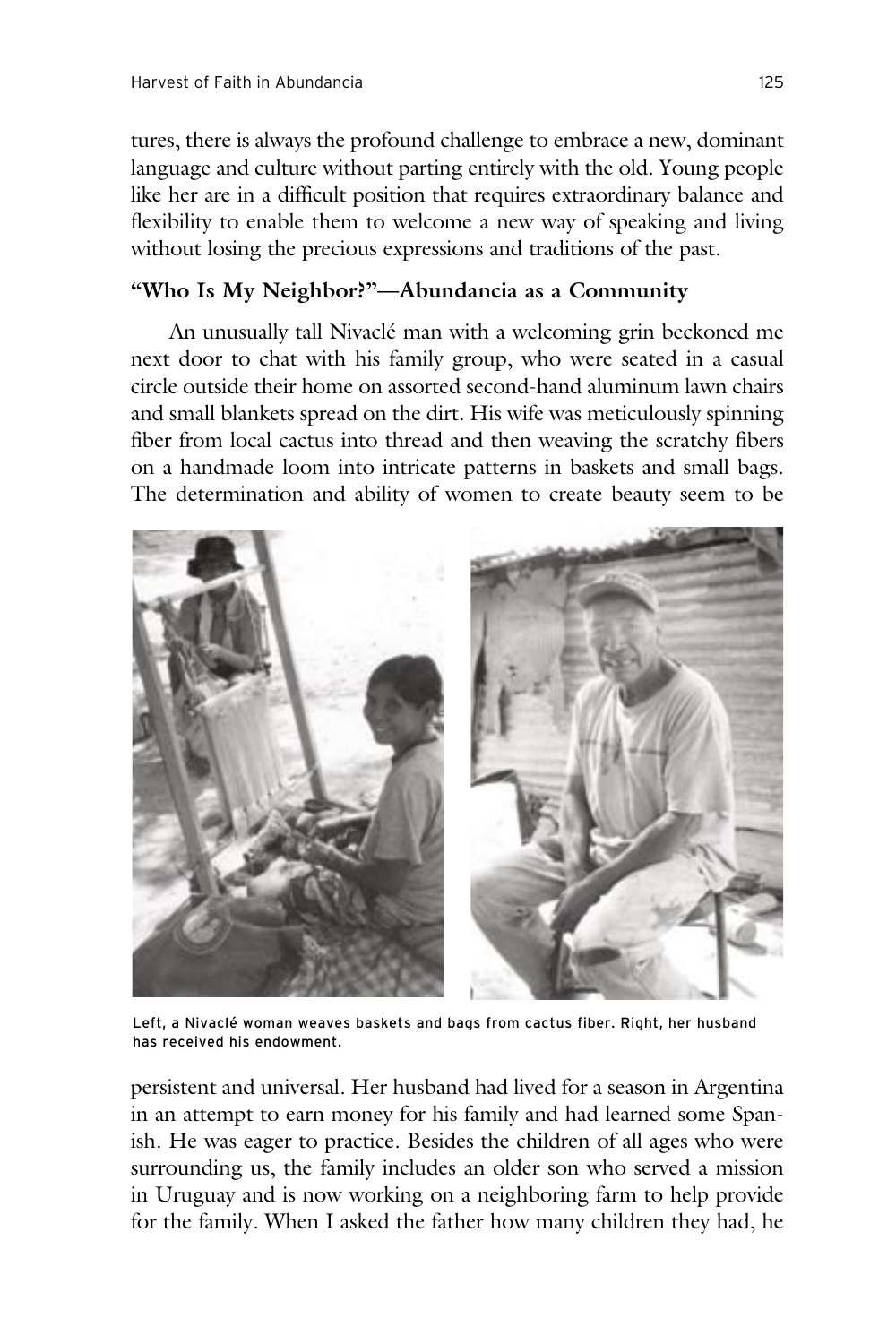was slow to answer. Trying to be more specific, I pointed to the amused young faces encircling us and asked which were his sons and daughters. He was slow to distinguish his family from the rest.

 The district president, and later Nelson Dibble, the CES director for Paraguay and a thoughtful student of the community of Abundancia, explained to me that the Nivaclé concept of family is very inclusive. They care for each other—literally. As a close community, they all belong to each other. It's not that their ability to do arithmetic is halting, but they seem to think in terms of geometry rather than arithmetic. Their notion of a family is not a family line but rather a community circle with everyone having a space within. If a baby cries, the nearest nursing mother feeds the baby; if a child needs disciplining, the nearest attentive parent offers the correction. The residents of Abundancia don't seem to engage in any self-scrutiny regarding "Who is my neighbor?" They tend whoever needs tending with no apparent regard for whether that person appears on their home teaching list as a formal assignment.

### **Convergence of the Past, the Present, and the Future**

 Among the few residents of the community fluent in Spanish is the young district president, Crescencio Lopez, one of five recently returned missionaries in Abundancia. President Lopez spoke almost no Spanish before his service in the Paraguay Asunción Mission. The father of President Lopez was among the original converts with Walter Flores. The family lived in Mistolar until the time of the flooding. At age five, President Lopez moved with his family of four brothers and two sisters to settle and remain in the newer community of Abundancia. President Lopez will complete his ninth grade and final year at the Abundancia school this year.

 When I asked President Lopez if it had been difficult to return to Abundancia after his mission, he hesitated and looked at me with a puzzled expression. Assuming I had asked the question poorly, I rephrased it and tried again, "After you had lived two years with things like electricity and running water and box springs and mattresses, was it hard to leave those conveniences?" He understood linguistically but not emotionally. "Sister," he patiently responded, "when missionaries complete their service, they are happy and eager to return home. Abundancia is my home."

 My next question was obvious. "President, what do you especially love about Abundancia?" I could hardly write quickly enough to record his enthusiastic response. "We have a church and a school. I want to teach in that school. My parents, my family, my people live here. Most of the children who are born here live here their whole lives. Our life is peaceful." Having affirmed enthusiastically his affection for Abundancia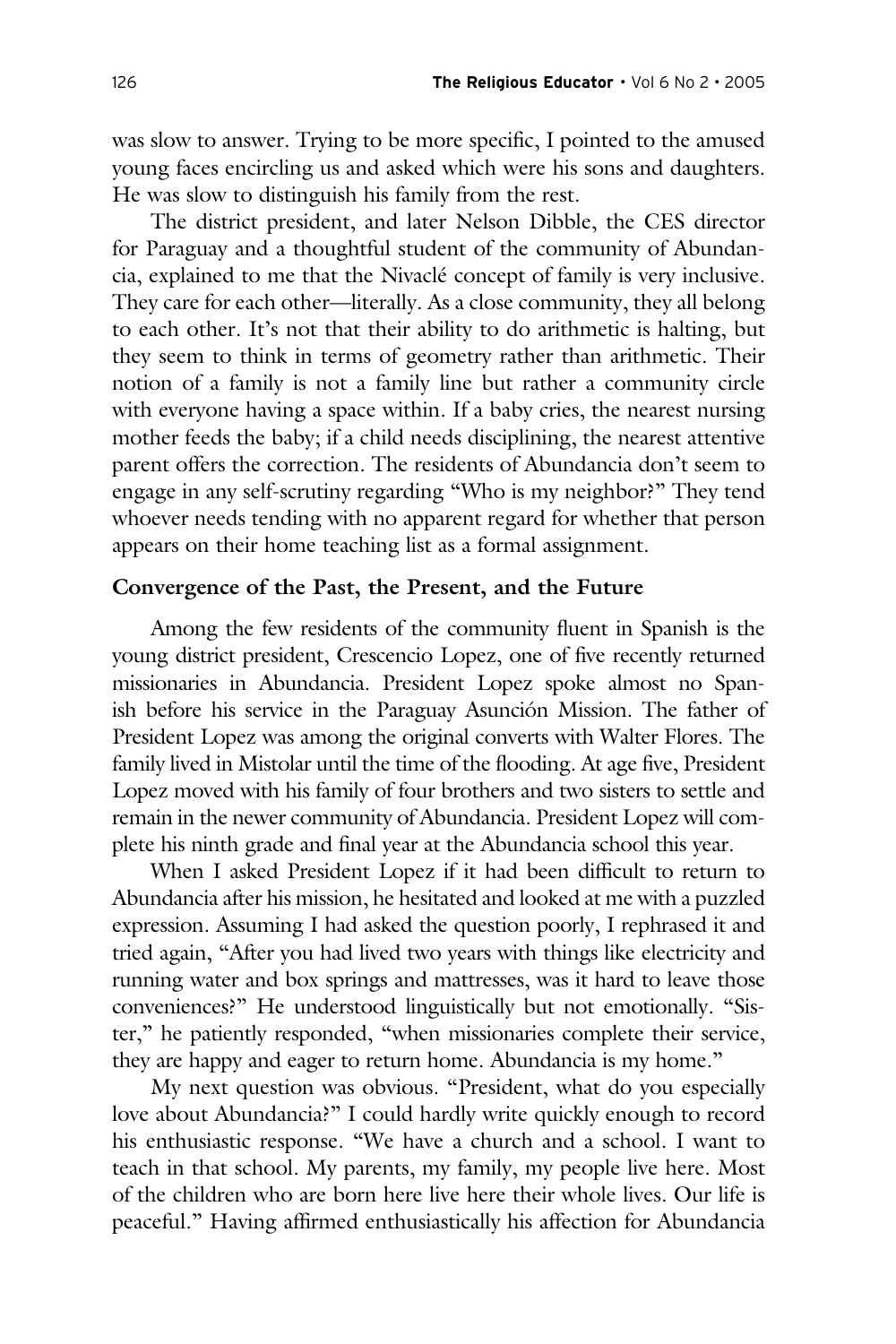as it has been for years, President Lopez proceeded to express something of the complicated tension that inevitably exists between preserving the status quo and embracing growth, which implies change.

 He continued in another vein: "Our community is becoming more beautiful still. We have a health center now, with a member of our group who has traveled to Asunción to study medicine. The Church has built for us a bakery and taught us to bake bread. Others come to Abundancia to buy our bread and to enjoy our beautiful new buildings."

The President proudly took me to tour the bakery recently com-



Recently trained Nivaclé bakers at the Church-owned bakery in Abundancia.

pleted as a Church Humanitarian Service project. I opened the door adjacent to the bright plaque that read "Servicios Humanitarios Proyecto No. 20031178" to find a calm Nivaclé man patiently awaiting the arrival of local residents and occasional customers who would wander in from surrounding villages. The bakery is an impressive curiosity and attracts, via word of mouth through the Chaco, interested and hungry neighbors. That young man carefully accepts Paraguayan coins in exchange for baguettes cut into six-inch segments, bagged in plastic, and displayed on metal shelves.

 The adjoining room houses a multishelved electrical baking unit with its racks perpetually filled with uniform loaves of French bread. In a third room, newly trained bakers, dressed in white outfits from tall bakers hats